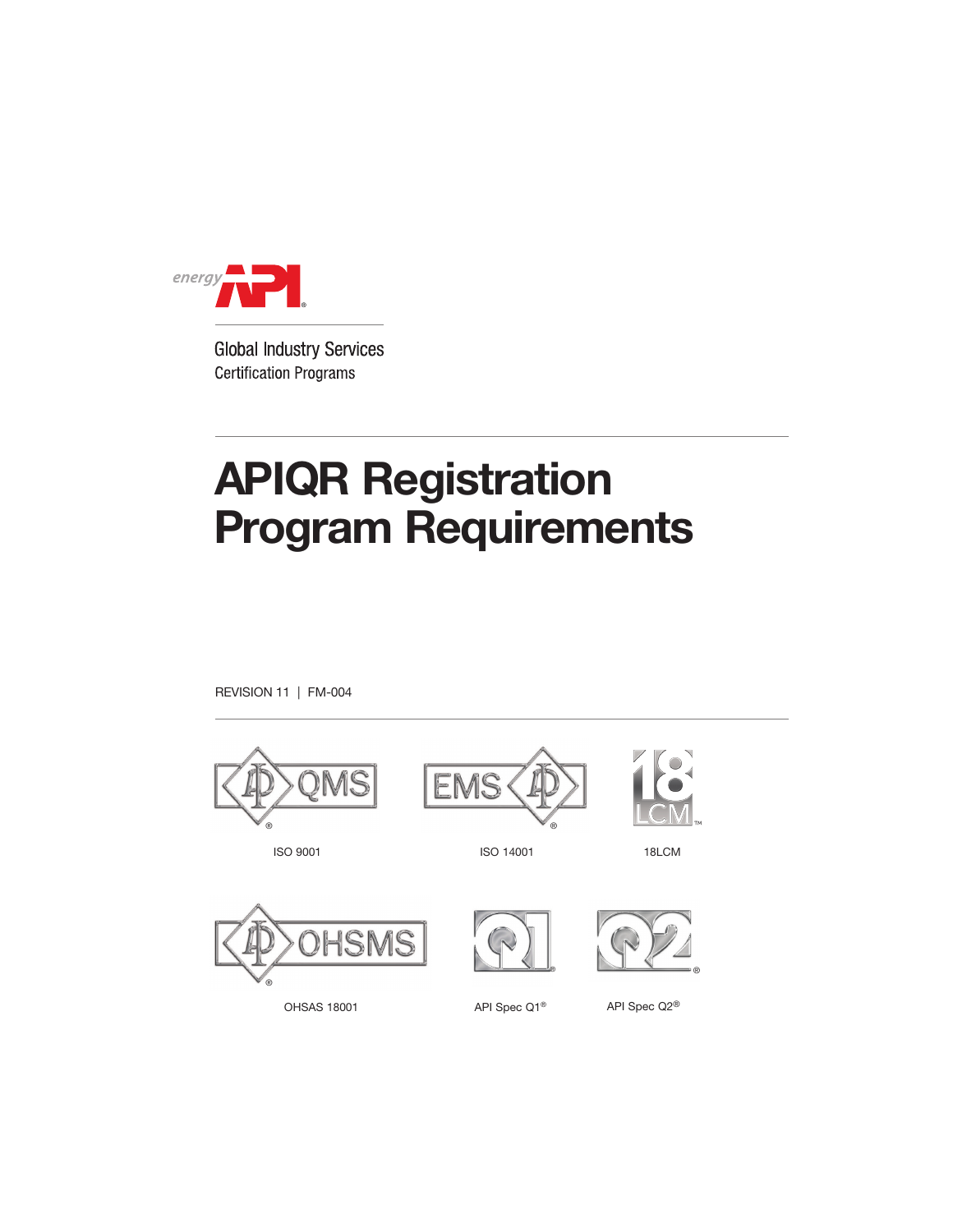

### APIQR Registration Program Introduction

Thank you for requesting information on the APIQR™ Registration Program. By applying for your management system registration, you've already shown you're willing to take an important first step toward improving processes and customer satisfaction. This document is provided for your review of the APIQR Program requirements. If you desire to submit an application, please complete an API Quality Registration Online Application using "myCerts Portal Login" found at [https://my.api.org.](https://my.api.org) If you have any questions, please contact one of our associates by calling API at 202-682-8041. Please send email inquiries to [certification@api.org](mailto:certification%40api.org?subject=).

Your application will be processed as soon as we receive your payment. And thanks again for your interest in the API Quality Registration Program.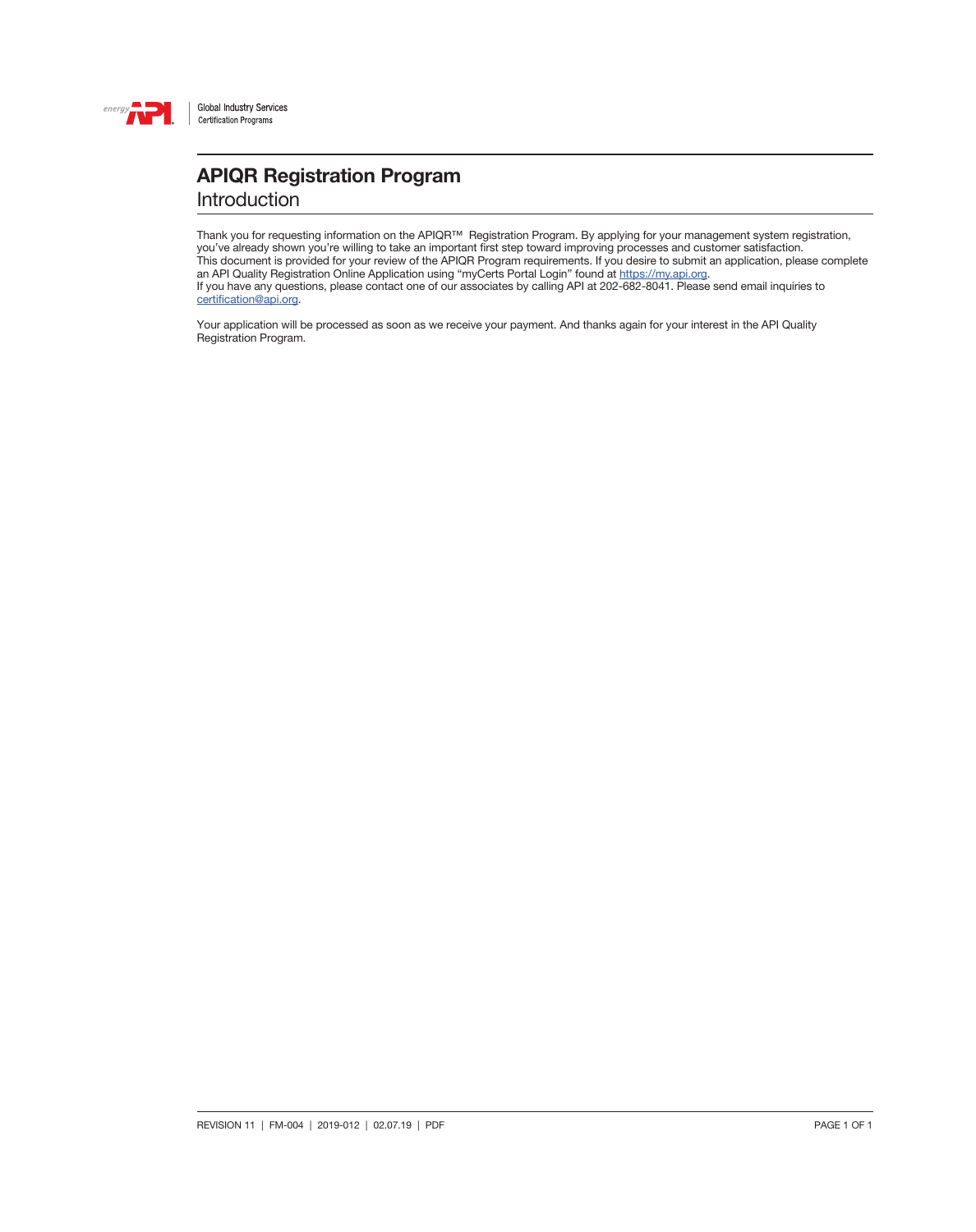

**Global Industry Services** Certification Programs

## APIQR Registration Program

**Contents** 

### Part 1 – General Requirements

Find out how API conducts management system registrations and what is expected of both APIQR and the Applicant.

### Part 2 – Use and Misuse of the APIQR and ANAB Registration Marks A description of how the Marks are to be used.

### Part 3 – Registration Process

A step-by-step guide on how to become a Registered Organization.

### Part 4 – Registration Agreement

Detailed information on the rules governing the APIQR Registration Program.

### Part 5 – Licensing Fee and Directions

Describes the types of fees, the costs involved, and how to submit payment.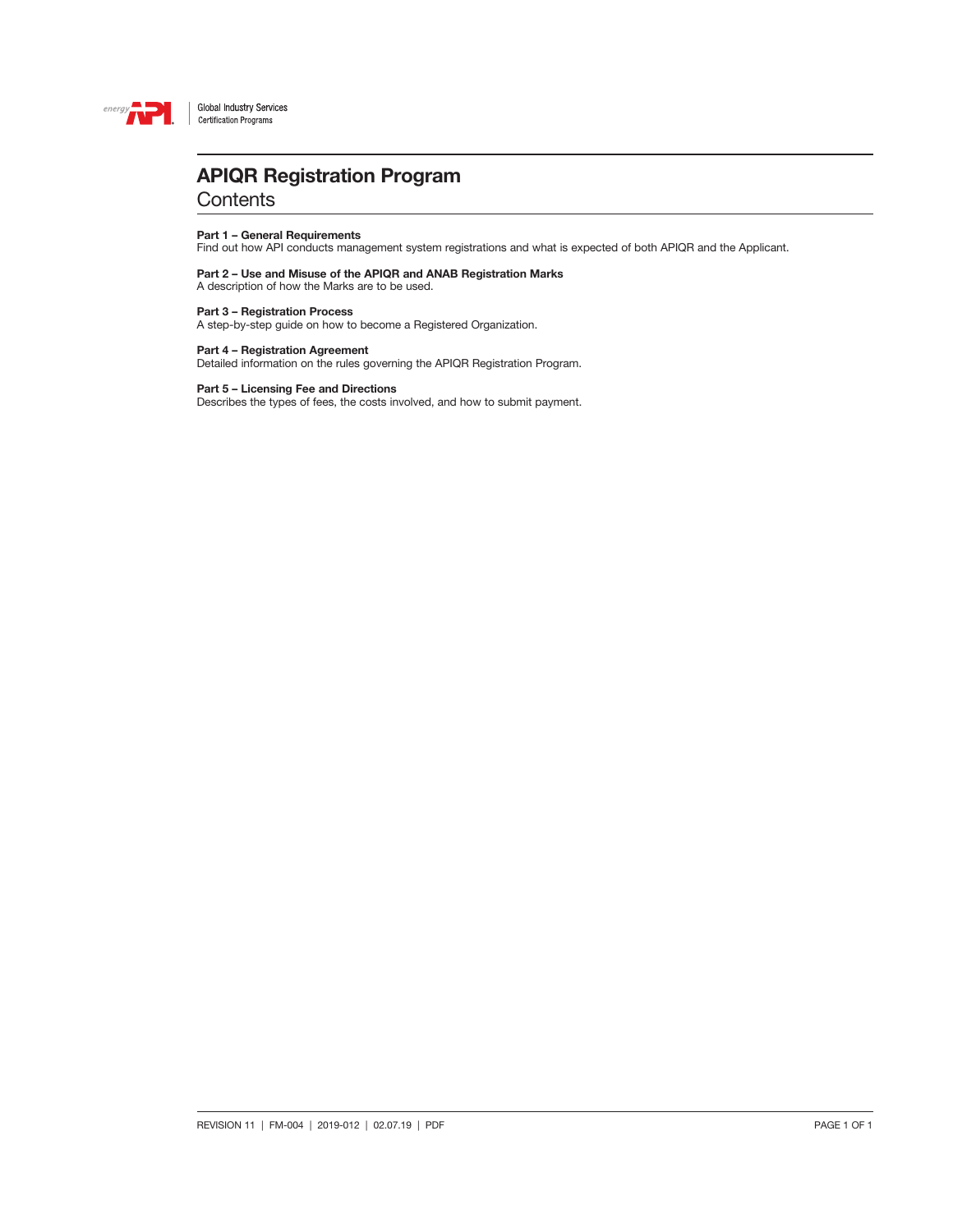

### APIQR Registration Program Part 1 – General Requirements

- 1. This part details the APIQR Registration Program for the registration of an Organization's Management System (MS).
- 2. The American Petroleum Institute Quality Registrar (APIQR) is responsible to ensure that the functioning of the registrar continuously meets ANSI National Accreditation Board (ANAB) Criteria for Accreditation and other ANAB documented requirements and that it complies with all of the ISO 9001 and ISO 14001 program requirements.
- 3. The American Petroleum Institute Registrar's (APIQR) written agreements with each of its Registered Organizations require the Organization to operate in conformance with its registered Management System (MS) and to the applicable management system standard.
- 4. Unless under appeal, the Licensing and Registration Committee (LRC) is the sole authority through which all questions regarding applications and/or audits are deposed. Upon the approval of the LRC, the Manager, API Monogram/APIQR Programs or designee will be responsible for the issuance of applicable Certificates of Registration.
- 5. To obtain and retain an APIQR Registration, an Organization must meet the following requirements prior to the API's acceptance of the Registration Application:
	- (a) Implement a management system that has been operational for at least four months.
	- (b) Develop a management system manual, if applicable, describing its management system in conformance with the applicable management system.
	- (c) Perform and document an Internal Audit of all elements of the management system against the applicable standards.
	- (d) Perform and document a Management Review of its management system.
- 6. APIRQ Registration Program costs include:
	- (a) An Annual Registration Fee,
	- (b) Audit fees and any related expenses, and
	- (c) If applicable, additional expenses incurred by APIQR resulting from the Organization's nonconformity with the applicable management standard Registration Program or its own MS requirements, the nature of which require APIQR to perform follow-up or re-audits not previously scheduled.

See Part 5 for details.

- 7. An APIRQ registered Organization shall:
	- (a) Comply with these Registration Program requirements detailed in Parts 1, 2, 3 and 4;
	- (b) Agree to implement and maintain, continually and throughout facility operations, all the management system elements that are specific to the applicable standards, even though they may exceed the requirements of other applicable registrations. This continual implementation will apply under a defined scope of activities for each individual facility;
	- (c) Maintain and document a MS in accordance with the applicable management standard. At the request of APIQR, the Registered Organization will make available a copy of any and all parts of its documented Manual;
	- (d) Notify API of any location, name and/or ownership changes. At that time, API will review the information provided to determine if further actions are required. Please note that ownership changes may require a re-issuance of license and registration numbers. Please contact API at [certification@api.org](mailto:certification%40api.org?subject=) to report any of the changes described above.
	- (e) Give the representatives of APIQR access, with or without prior notice and during normal business hours, to the facilities which are the subject of registration to conduct initial and periodic audits (a minimum of once every calendar year);
	- (f) Use the Registration Marks in accordance with the conditions defined in Part 2 Use and Misuse of the Registration Marks;
	- (g) Be limited to allowable exclusion(s) applicable to the management system. It is APIQR's position that limiting exclusions addresses the primary concerns of the oil and natural gas industry, and in particular the oil and natural gas product and equipment manufacturing industry. The Organization's Manual must provide a justification for each excluded section.
	- h) Not assign or transfer this agreement in any manner nor shall Registrant have the right to grant sublicenses.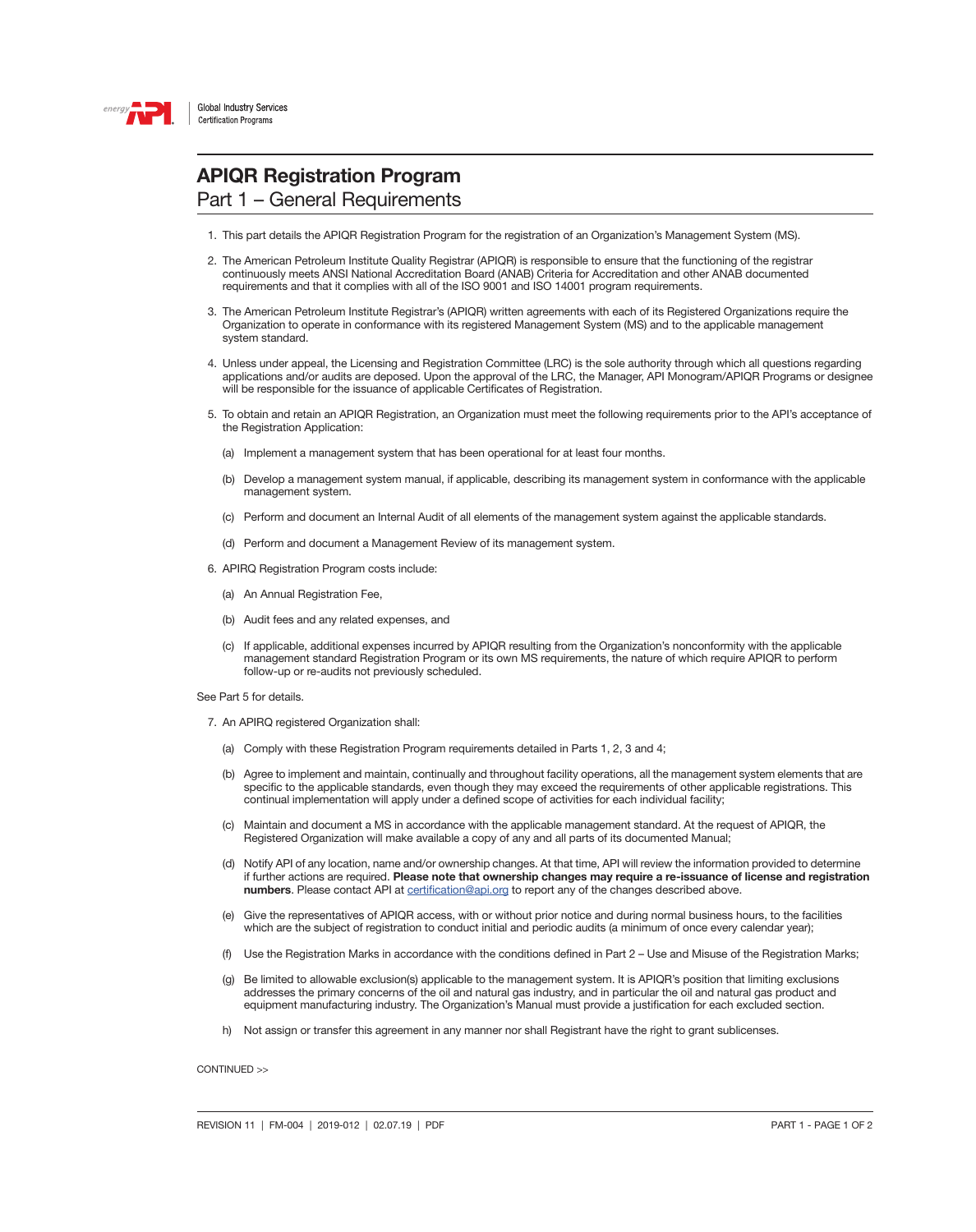

### APIQR Registration Program Part 1 – General Requirements

8. API shall:

- (a) Schedule, perform and review audits,
- (b) Notify a Registered Organization of any changes in registration program requirements and give a practical period of time to revise their management system to meet the new requirements,
- (c) Not disclose any information concerning the Registered Organization other than information which is public knowledge,
- (d) Identify and maintain a directory of all Registered Organizations, upon issuance of the Certificate of Registration and
- (e) Maintain records on the conformance/nonconformance of the Registered Organization's management system. These records may include the Conformity Matrix, audit report(s), and/or corrective action documentation,
- 9. Applicant Organizations that satisfy the Registration Program requirements shall be granted a Certificate of Registration. The Certificate of Registration remains the property of APIQR. Certificates of Registration are effective from the date of registration until the date of expiration, provided that the Organization continually meets all the requirements of the Registration Program as described herein. If a Registered Organization does not wish to continue its registration, it must notify APIQR in writing ninety (90) days prior to the anniversary date of the Certificate of Registration.
- 10. If the Registered Organization fails to comply with API requirements, APIQR shall take appropriate action which may include:
	- (a) Suspending or canceling the Certificate of Registration,
	- (b) Reducing its scope of registration, or
	- (c) Declining to grant, reinstate, or extend the scope of a Certificate of Registration.
- 11. Appeal Process

In the event an Applicant or Registered Organization wishes to appeal a decision made by API to refuse to grant a registration or suspend or cancel an existing registration, they shall do so in accordance with the current procedures for appeal found on the API Monogram and APIQR website, subject to revision at API's discretion. Any decision by API to deny, suspend, or cancel anapplication or registration shall stand while such an appeal is pending.

12. API Publications

The registered or applicant organization is required to maintain at least one official copy of the most current edition of the English language version of the Management System(s) standards under which it is registered or seeking registration. You may order relevant specifications and other API publications through our distributors listed on the API website. You may also download a copy of the current API Publications, Programs, and Services catalog at [www.api.org](http://www.api.org). This site also contains ordering information.

13. API Advisories

The API Certifications Department regularly publishes Program Advisories on its webpage [www.api.org](http://www.api.org/apiqr)/apiqr. These advisories are intended to notify the registrant of program policies and interpretations that have industry wide application. These advisories are part of the Program Requirements and compliance with them is compulsory. It is the responsibility of the Registrant or applicant organization to periodically check the site to ensure compliance with all the applicable advisories.

14. This program program may be changed at any time by APIQR within the requirements of the applicable management standard. These changes will not affect the right to use the Registration Marks until the Registered Organization is notified in writing of these changes and granted a period by which compliance must be demonstrated.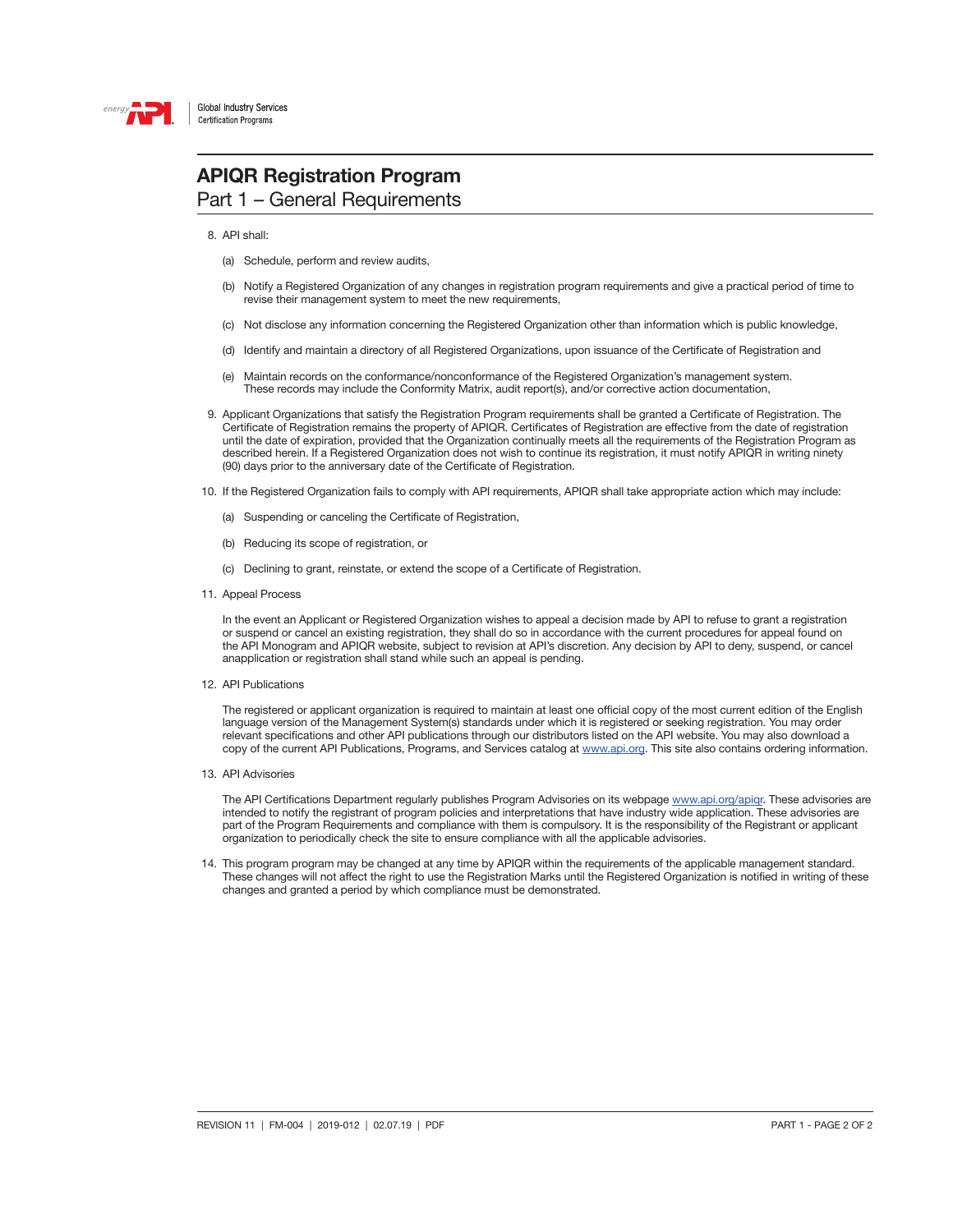

### APIQR Registration Program Part 2 – Use and Misuse of the APIQR and ANAB Registration Marks

- 1. Upon registration, and as long as the registered Organization continues to operate in conformance to its registered management system, the registered Organization is entitled to use the APIQR and ANAB Marks and/or the applicable registration marks for API Spec Q1, Q2 and 18LCM. Camera-ready artwork of the Mark in various sizes is available to Registered Organizations.
- 2. The ANAB Mark may only be used by organizations with accredited ISO 9001 and/or ISO 14001 registration(s).
- 3. A Registered Organization may use the APIQR and/or ANAB Marks, and applicable registration numbers, only on correspondence, advertising, and promotional materials which are related to the goods and services identified in the scope of the Organization's registration and in regards to the approved quality management system.
- 4. Neither the APIQR Marks, ANAB Mark, or registration numbers shall be used on a product or product packaging, related documentation, or in such a way as to suggest that the API, APIQR, and/or ANAB have certified or approved any product, process, or service of the registered Organization, or in any other misleading manner. This includes packaging, laboratory tests, calibration or inspections, reports, as such reports are deemed products in this context.
- 5. When the APIQR Registration Marks and ANAB Marks are used, they must always be in conjunction with the Organization's name and registration number.
- 6. When used, a registered Organization may not place the ANAB Mark in isolation from the APIQR Mark.
- 7. The registered Organization shall immediately, upon written notification, cease and desist the use of the APIQR Registration Marks and ANAB Marks: (1) upon suspension or cancellation of their registration and, (2) in any manner which APIQR interprets as misleading.
- 8. Any misuse of the APIQR Registration Marks, ANAB Mark, and/or registration numbers may be cause for suspension or cancellation of the registered Organization's registration.
- 9. The APIQR Registration Mark shall be reproduced (1) in black, its original colors, or the predominant color of the letterhead or printing, (2) on a clearly contrasting background and, (3) in a size which makes the Mark's features clearly distinguishable and without distortion of its dimensions.
- 10. The ANAB Mark shall be reproduced in black, or in blue (PMS 2935 or equivalent), in a size which makes the features of the Mark clearly distinguishable, and without distortion of its dimensions.
- 11. When using the ANAB Mark, its size must not exceed the size of the APIQR Mark.
- 12. An ANAB Mark shall not be used on any document unless the document relates in whole or in part to registration activities which are accredited under the ANAB. This would not preclude an organization from including the Mark on its preprinted letterhead paper.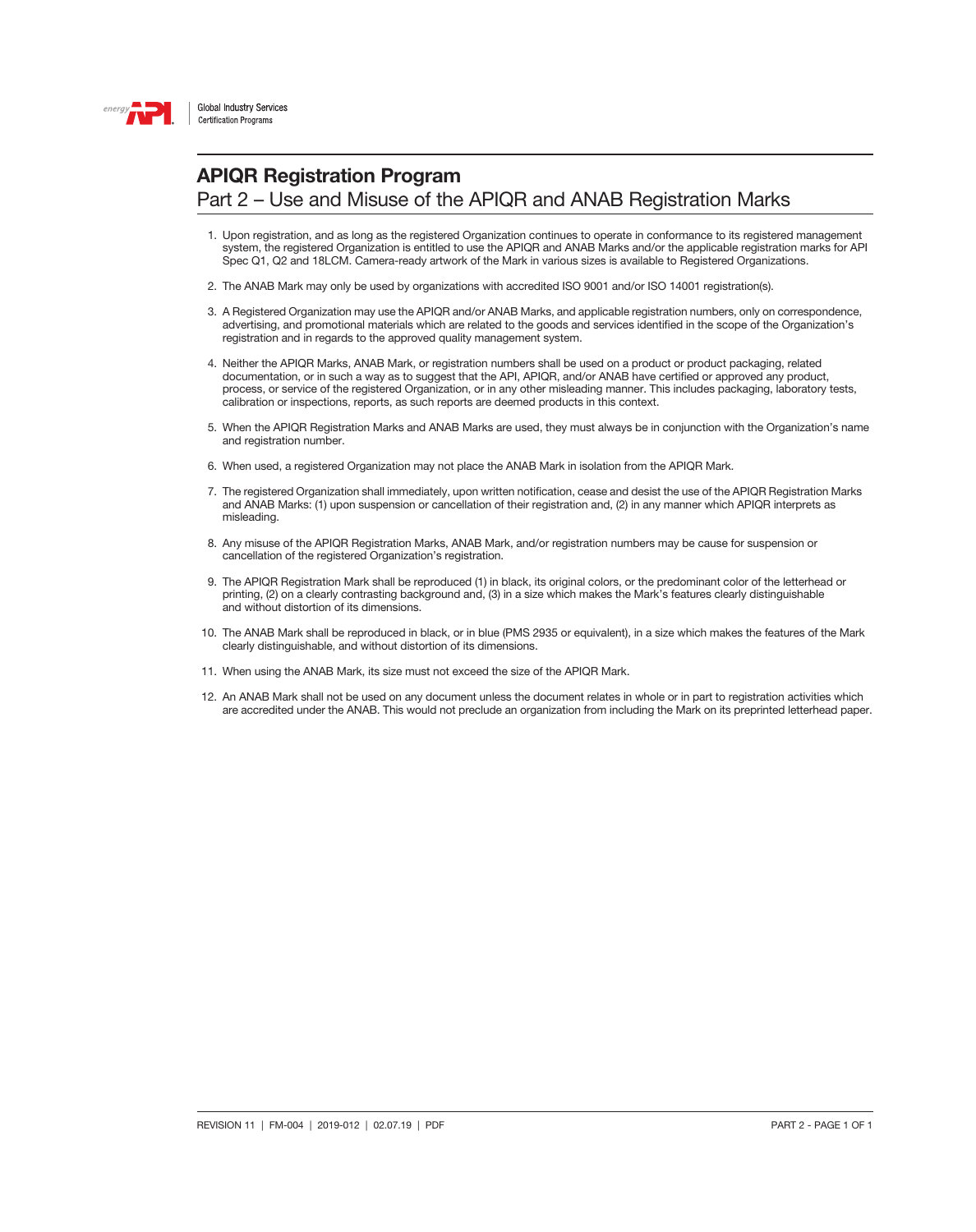

## APIQR Registration Program

### Part 3 – Registration Process

1. Application Submission

Applications are accepted online using the "myCerts Login" found at <https://my.api.org>. The myCerts Portal guides the applicant through the process requesting relevant information such as company name, location, number of employees, desired registration scope, quality manual, Q1 conformity matrix, etc. The application is reviewed by API once all legal agreements are electronically signed and payment is confirmed.

The applicant organization needs to satisfy the application requirements listed in this section. Any deficiencies in the applicatio will need to be resolved within one year of submission, or the application shall be withdrawn.

Before submit your application, make sure your organization answers YES to all of the following questions:

- (a) Have you implemented and maintained a management system that meets the applicable requirements for least four months?
- (b) Has a full system internal audit been performed within the last 12 months?
- (c) Has a management review of the MS in which the applicant is seeking registration been conducted and documented?
- (d) Have you identified and provided justification for any MS exclusions?
- (e) Do you own an authorized copy of the most current edition of the Management System(s) standards for which you are applying registration?

### 2. Application Review

Upon receipt of your completed application, the API Certification Programs staff will review your information including quality manual and Conformity Matrix if applicable. If the information provided with the application does not meet the stated requirements, you will be notified of any deficiencies and you will be required to provide clarifications and/or resubmit documents. The initial audit shall only be setup when the application is accepted by API.

#### 3. Auditor Assignment

Upon acceptance of your application, an on-site audit will be scheduled at a time mutually convenient to your Organization and the designated API auditor and at your Organization's expense. Organizations will be given the audit team leader's name and all other pertinent information regarding preparation for your on-site audit.

4. On-Site Audit

An initial full system audit shall be performed which consists of an in-depth review of the Applicant Organization's procedures for conformance to the applicable MS standard and demonstrated implementation of these documented procedures.

At the conclusion of the audit, the auditor(s) shall present a report on the MS to the Applicant Organization's management The areas of nonconformance found during the performance of the audit shall be identified within the audit report. The Applicant Organization shall be given an opportunity to question the team on any nonconformance cited.

5. Audit Review

Your organization shall provide a correction, root cause analysis and corrective actions for any nonconformity identified during the audit. The API staff decision to issue a registration is based upon objective evidence obtained during the audit that verifies conformance with the applicable Management System(s) requirements. All the audit records and the actions taken as a result of nonconformities are maintained in myCerts.

6. Initial Registration

Issuance of the registration(s) is dependent upon a successful evaluation of the Organization's management system and applicable requirements. After determining that the Applicant has met all the requirements for registration, APIQR shall issue the Certificate of Registration to the Applicant Organization. The Organization's name shall be entered into APIQR's list of Registered Organizations.

- 7. Changes to Scope of Registration
	- (a) A Registered Organization may apply to change the scope of registration. APIQR shall decide if the revision of the scope requires an additional audit.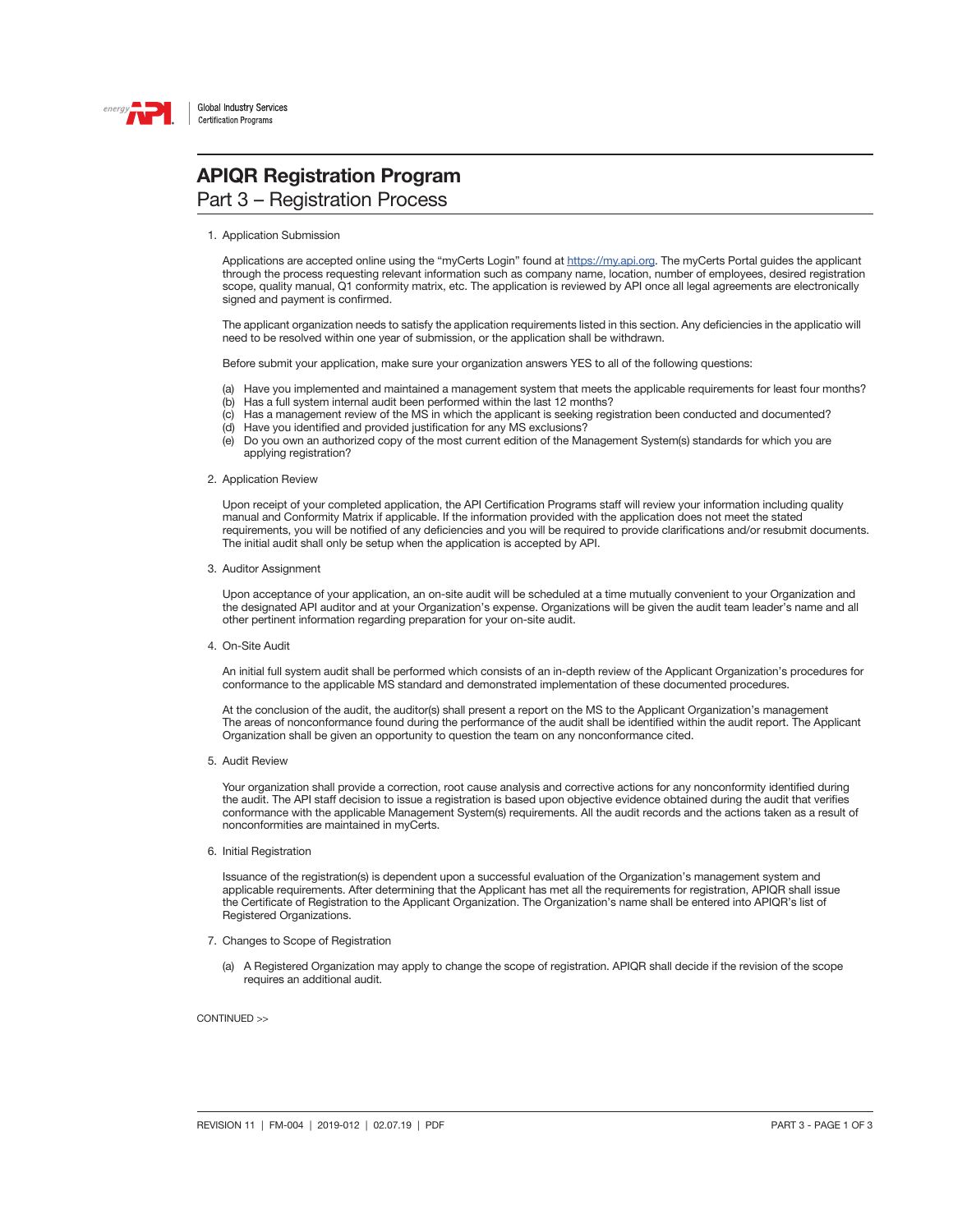

## APIQR Registration Program

Part 3 – Registration Process

- (b) The Registered Organization shall be responsible for promptly informing APIQR about any proposed changes to their MS or any other changes which may affect conformance to the requirements of registration. These include, for example, changes relating to:
	- the legal, commercial, organizational status, or ownership;
	- organization and management (e.g., key managerial, decision-making or technical staff);
	- contact address and sites;
	- scope of operations under the certified management system, and major changes to the management system and processes.
- (c) APIQR shall review the proposed changes for conformance to the registration requirements and decide to accept the changes, reject the changes, perform an audit, or carry out further investigation. The Registered Organization shall be notified of API's decision concerning the acceptability of the proposed changes.
- 8. Annual Surveillance by APIQR
	- (a) APIQR shall perform surveillance audits of the management system of Registered Organizations. The frequency of surveillance audits shall be at the discretion of APIQR but shall be at least once every calendar year. The surveillance audit shall be conducted in a manner similar to that described for the initial audit and shall cover all elements of the Organization's MS.
	- (b) Upon receipt and evaluation of the report of the surveillance audit, APIQR shall notify the Registered Organization of the results of the audit including a request for corrective action of any nonconformance(s).
	- (c) Following receipt of the Registered Organization's response to the request for corrective action, APIQR shall determine if any further action, which could include notification of suspension or cancellation, or if a follow-up audit may be required.
	- (d) There may be unscheduled periodic or for-cause re-audits, at the sole discretion of API.
- 9. Suspension of Registration
	- (a) Registration may be suspended for a period, at the discretion of APIQR, if:
		- Annual surveillance audits indicate nonconformance to the requirements but cancellation is not considered necessary by the API Licensing Registration Committee,
		- Improper use of the Registration, Certificate of Registration, and the APIQR and/or ANAB Registration Marks, is not immediately remedied to APIQR's satisfaction, and/or
		- If there has been a violation by the Registered Organization of any of the requirements of the agreement between the Registered Organization and APIQR.
	- (b) The suspension shall be confirmed by APIQR and shall provide the conditions under which the suspension may be removed.
	- (c) When the Registered Organization has fulfilled the condition for removal of the suspension within the specified time period, APIQR shall remove the suspension and reinstate the registration. If the Registered Organization does not meet the conditions, the registration may be cancelled and the Certificate of Registration recalled.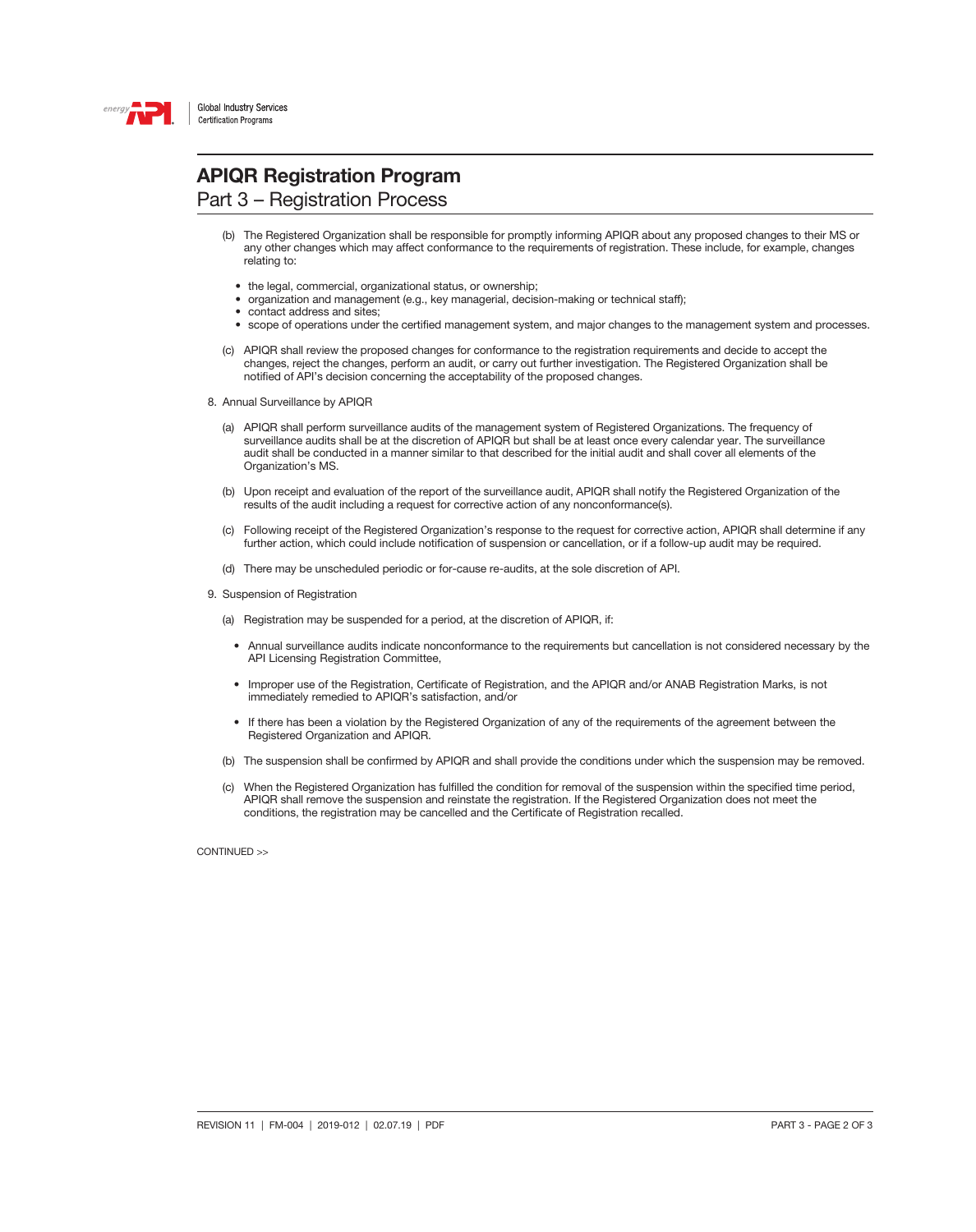

### APIQR Registration Program Part 3 – Registration Process

10. Cancellation of Registration

- (a) APIQR may cancel a Registration and recall the Certificate of Registration for any of the following reasons:
	- When the conditions for suspension have not been removed within the specified time period,
	- If a surveillance audit indicates that nonconformances to the requirements are of a serious nature requiring immediate cancellation as determined by the API Licensing Registration Committee,
	- When formally requested by the Registered Organization,
	- If the Registered Organization no longer supplies the product, process, or services for which they are registered and revision of the scope of registration is not possible,
	- If the Registered Organization does not or cannot ensure conformance to the new requirements when system rules are changed, and/or
	- If the Registered organization fails to meet any other provisions of the contract between APIQR and the Registered Organization.
- (b) APIQR may publish notification of any suspensions or cancellations of registrations of affected Organizations.
- (c) A registered Organization may appeal to APIQR any decision to suspend or cancel registration. Appeals are subject to the appeals procedure of APIQR and as detailed in the contract between APIQR and the Organization and in item 11 of Part 1 – General Requirements.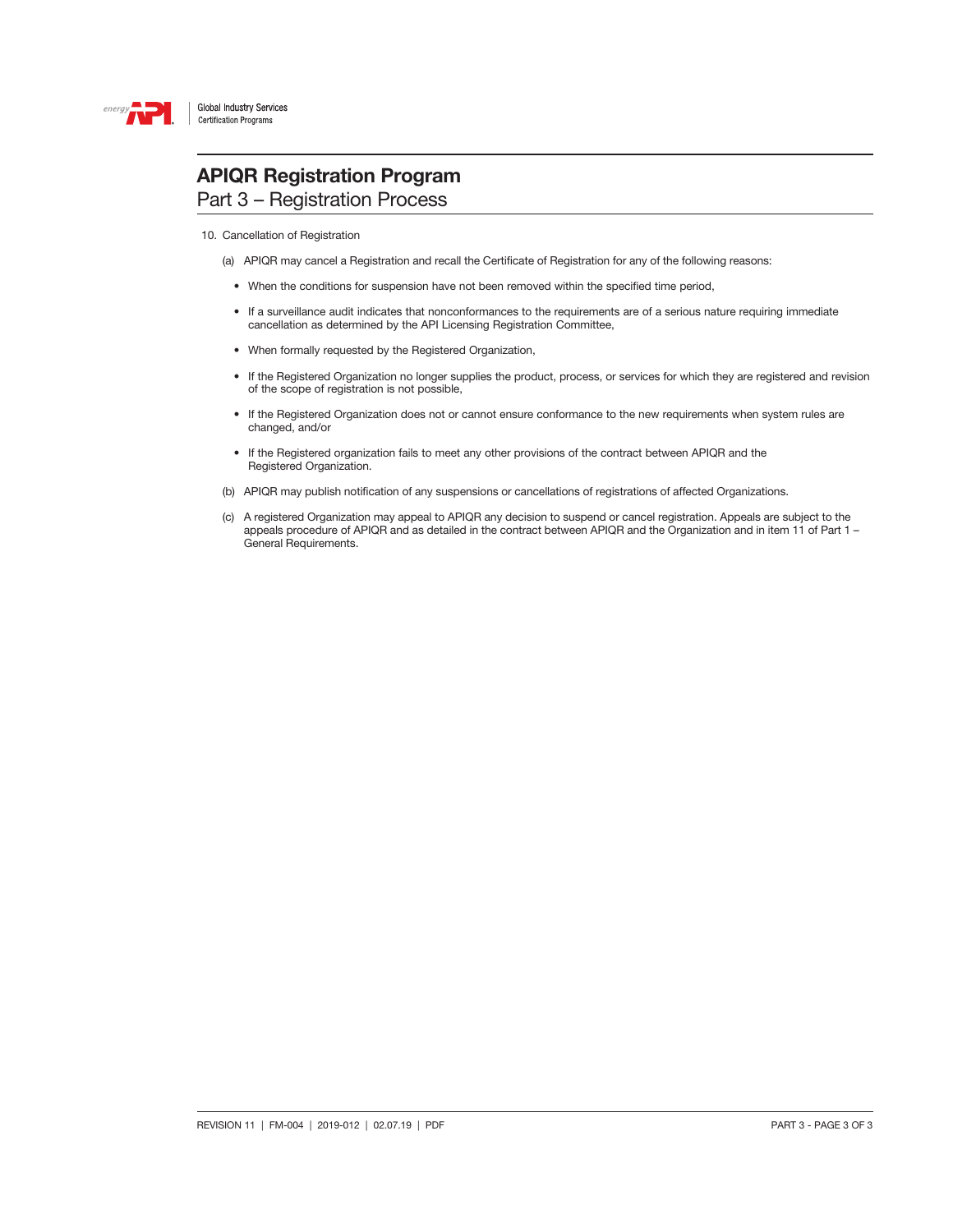

This section provides a detailed description on the rules governing the APIQR Program. The APIQR Management System registration agreement shall be signed electronically during the online application by an authorized representative of the organization. Note, that under exceptional circumstances such as name or location changes, the API Staff may require your organization to provide a signed copy of this document.

WHEREAS, API has ownership rights to certain Marks relating to the APIQR Registration Program. WHEREAS, Registrant desires a nonexclusive license from API to use the Marks to demonstrate that the Registrant's management system meets APIQR requirements. NOW THEREFORE, in consideration of the mutual covenants hereinafter stated, the parties agree as follows:

### The Mark

- 1. API grants to Registrant a non-exclusive non-transferable license to use the Mark(s) shown in the Certificate(s) of Registration (hereinafter "Certificate") in connection with the scope of registration set forth in the Certificate which is made a part hereof provided that the Registrant maintains a management system in accordance with its registered management system, the applicable management system standard, and APIQR Registration Program requirements, including any amendments, modifications, substitutions, or interpretations that hereafter are adopted. This Agreement is applicable only to the scope of the management system that is registered at the location(s) identified in the Certificate of Registration.
- 2. The ANAB Mark may only be used by organizations with accredited ISO 9001 and/or ISO 14001 registration(s). A Registered Organization may use the APIQR and/or ANAB Marks, and applicable registration numbers, only on correspondence, advertising, and promotional materials which are related to the goods and services identified in the scope of the Organization's registration and in regards to the approved quality management system. Neither the APIQR Marks, ANAB Mark, or registration numbers shall be used on a product or product packaging, related documentation, or in such a way as to suggest that the API, APIQR, and/or ANAB have certified or approved any product, process, or service of the registered Organization, or in any other misleading manner. This includes packaging, laboratory tests, calibration or inspections, reports, as such reports are deemed products in this context.
- 3. When the APIQR Registration Marks and ANAB Marks are used, they must always be in conjunction with the Organization's name and registration number. When used, a registered Organization may not place the ANAB Mark in isolation from the APIQR Mark.
- 4. The registered Organization shall immediately, upon written notification, cease and desist the use of the APIQR Registration Marks and ANAB Marks: (1) upon suspension or cancellation of their registration and, (2) in any manner which APIQR interprets as misleading. Any misuse of the APIQR Registration Marks, ANAB Mark, and/or registration numbers may be cause for suspension or cancellation of the registered Organization's registration.
- 5. The APIQR Registration Mark shall be reproduced (1) in black, its original colors, or the predominant color of the letterhead or printing, (2) on a clearly contrasting background and, (3) in a size which makes the Mark's features clearly distinguishable and without distortion of its dimensions. The ANAB Mark shall be reproduced in black, or in blue (PMS 2935 or equivalent), in a size which makes the features of the Mark clearly distinguishable, and without distortion of its dimensions.
- 6. When using the ANAB Mark, its size must not exceed the size of the APIQR Mark. An ANAB Mark shall not be used on any document unless the document relates in whole or in part to registration activities which are accredited under the ANAB. This would not preclude an organization from including the Mark on its preprinted letterhead paper.
- 7. Registrant agrees that use of the Mark(s) shall constitute a representation and warranty by Registrant to API and to the purchasers of the Registrant's products and/or services that the Registrant's management system conforms to the applicable standards and registration requirements; and Registrant agrees to hold harmless and indemnify API, API's officers, directors, agents and employees, and API's registrar accreditation body for any and all liability, loss, damage, cost, and/or expense which API and API's registrar accreditation body may suffer, incur, or be put to by reason of any claim, suit or proceeding, for personal injury, property damage, economic loss or other damages or injury based on the failure or alleged failure of the Registrant to conform to such standards and requirements or arising out of the breach of any obligations or warranties contained in this Agreement; and Registrant further agrees to defend API and API's registrar accreditation body, at Registrant's expense, against any and all suchsuits, claims, or proceedings.
- 8. API has the right, but not the obligation, to register at its own cost, any or all of its Marks worldwide. Furthermore, API does not represent or warrant, express, or imply that the APIQR Mark(s) do not infringe the rights of third parties. API, however, represents and warrants that it has no actual knowledge that the Marks infringe any valid right of any third party in whole or part that would preclude Registrant from using the Mark(s) as provided for in this Agreement.

| <b>APPLICANT INITIAL HERE</b> | << ALL REGISTRATION AGREEMENT PAGES MUST BE INITIALED.                                       |  |
|-------------------------------|----------------------------------------------------------------------------------------------|--|
|                               | By initialing here you signify you have read this Registration Agreement page and will abide |  |
|                               | by the terms and conditions above.                                                           |  |
|                               |                                                                                              |  |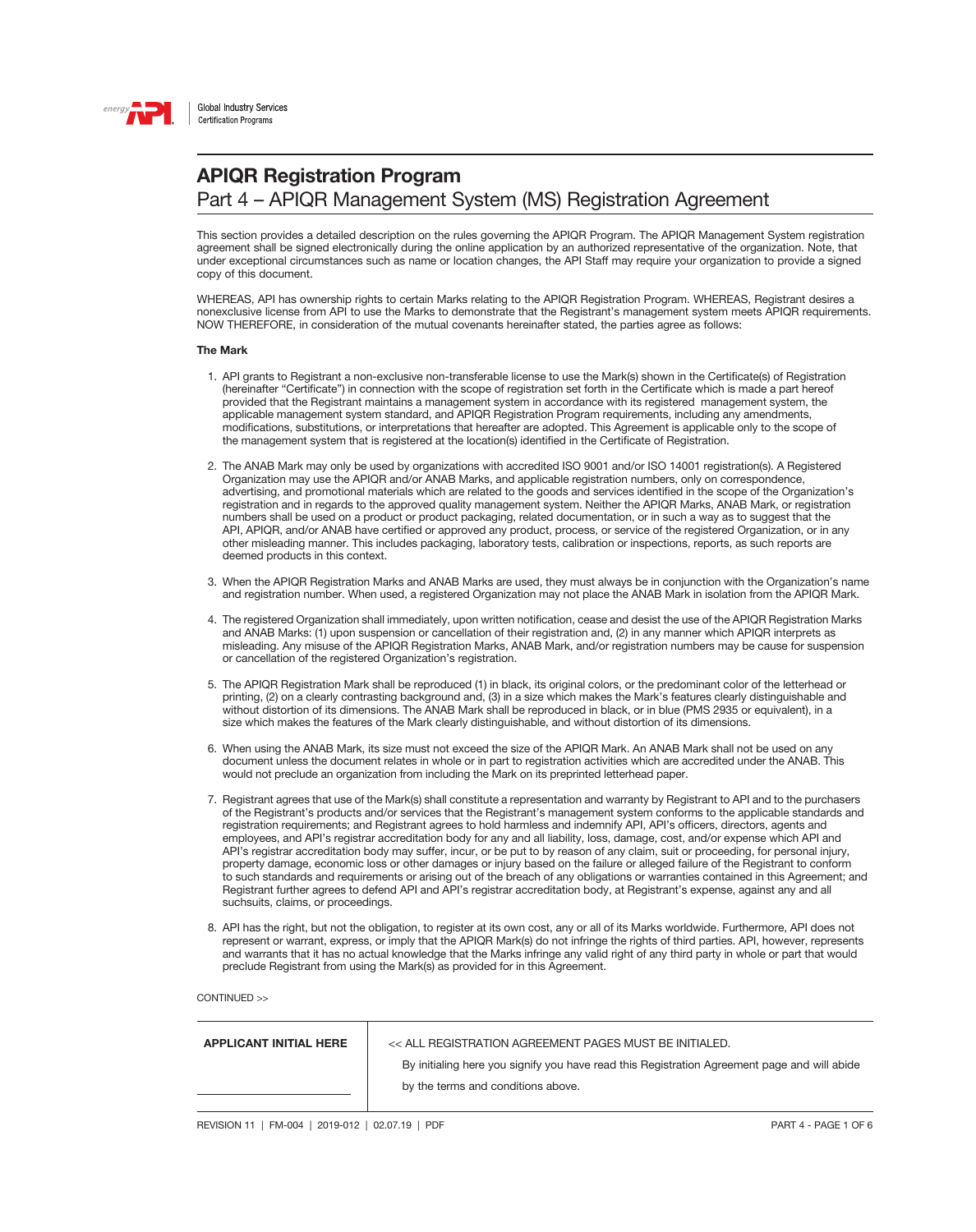

- 9. Registrant agrees that API has ownership rights to the APIQR Mark(s) and agrees not to take any actions which are inconsistent with API's ownership rights including, but not limited to, challenging API's ownership rights and/or attempting to register the Mark(s), or any API Mark in any country, state, or other jurisdiction.
- 10. The Registrant shall promptly notify API of any assertion that the use of the Marks infringes the rights of any third parties and will consult with API to determine the course of action to be followed in response to said assertion. API shall have the right to terminate this Agreement, in whole or in part, in response to said assertion. API does not undertake and shall have no obligation, but nevertheless shall be entitled, to defend any action brought for infringement of trademarks, patents, industrial and artistic designs, or copyright owned by a third party or unfair competition with a third party when the basis of the claim is related to the Registrant's use of the Marks. If API does not defend any such action, it shall have no obligation to reimburse or indemnify the Registrant, its agents, sub-agents, customers, or any other persons for the cost of defending such suit or for damages incurred as a result of such actions.
- 11. The Registrant agrees to cooperate fully with API in any effort which API may deem advisable in order to record the Registrant as a registered user of the Marks, including the providing of information and execution of documents in connection therewith. Upon termination of this Agreement, the Registrant shall similarly cooperate with API in expunging any such recordations that may exist. Expenses associated with such recording and expungement shall be borne by API.
- 12. The Registrant agrees to assist API in the enforcement of any rights of API in the Marks. The Registrant agrees to notify API in writing of any infringements or imitations by third parties of the Marks which may come to the Registrant's attention. API shall have sole right to determine whether or not any action shall be taken, at its sole expense, on account of any such infringement or imitation.
- 13. With respect to all claims, actions and suits to enforce API's rights in the Marks, including suits in which the Registrant is joined as a party, API shall have the sole right to employ counsel of its choosing and to direct the handling of the litigation and any settlement thereof. API shall be entitled to receive and retain all settlement proceeds and all amounts awarded as damages, profits or otherwise in connection with such suits.
- 14. The Registrant agrees that API may notify vendors, governmental authorities, potential users, and others of an improper or unauthorized use of the APIQR and/or ANAB marks when in judgment of API such notifications are necessary to protect consumers, the public, or for API's own protection.
- 15. Registrant agrees not to alter, adjust, amend, vary, revise, or otherwise modify the APIQR Certificate(s) of Registration, any correspondence from API, or any copies thereof.

### Management System

- 16. Registrant agrees to maintain at the Registrant's facility at all times a management system conforming to its Registered management system and the applicable management system standard and agrees to fully comply with all requirements of the program, including any amendments or modifications required by API. API shall be the sole judge of whether Registrant or applicant meets the appropriate qualifications to become and/or remain a Registrant.
- 17. Registrant agrees to pay to API applicable fees within the time frame specified by API. Fees may be revised if deemed necessary by API to cover the costs of administration and enforcement of the program. All fees are payable in U.S. Dollars.
- 18. Registrant understands and agrees that Registrant's facility shall be audited every calendar year to determine whether or not the Registrant may continue to qualify for authorization to use the APIQR Mark(s). Registrant agrees to make all necessary arrangements for the performance of the assessment, including provision for reviewing documentation, and the access to all areas, records (including internal audit reports), and personnel for the purposes of assessment, surveillance, reassessment, and resolution of concerns. Additional audits may be scheduled at the discretion of API. Registrant agrees to permit API, or any approved API auditor to conduct such audits even if no advance notice is given to the registrant.
- 19. Registrant agrees to allow APIQR and/or the registrar accreditation bodies to have access to all Applicant and Organization files pertaining to the registration activity. The right of API's representative to obtain free access to these facilities shall not be conditioned upon the execution by him/her or API of any agreement, waiver or release which in any way purports to affect his/her legal rights or the rights or obligations of API. Any such document executed in contravention of this provision shall be without force or effect. However, API shall direct its representative to exercise due care in complying with any safety regulations which may be generally applicable to the Registrant's facility personnel.

| <b>APPLICANT INITIAL HERE</b> | << ALL REGISTRATION AGREEMENT PAGES MUST BE INITIALED.                                       |  |  |
|-------------------------------|----------------------------------------------------------------------------------------------|--|--|
|                               | By initialing here you signify you have read this Registration Agreement page and will abide |  |  |
|                               | by the terms and conditions above.                                                           |  |  |
|                               |                                                                                              |  |  |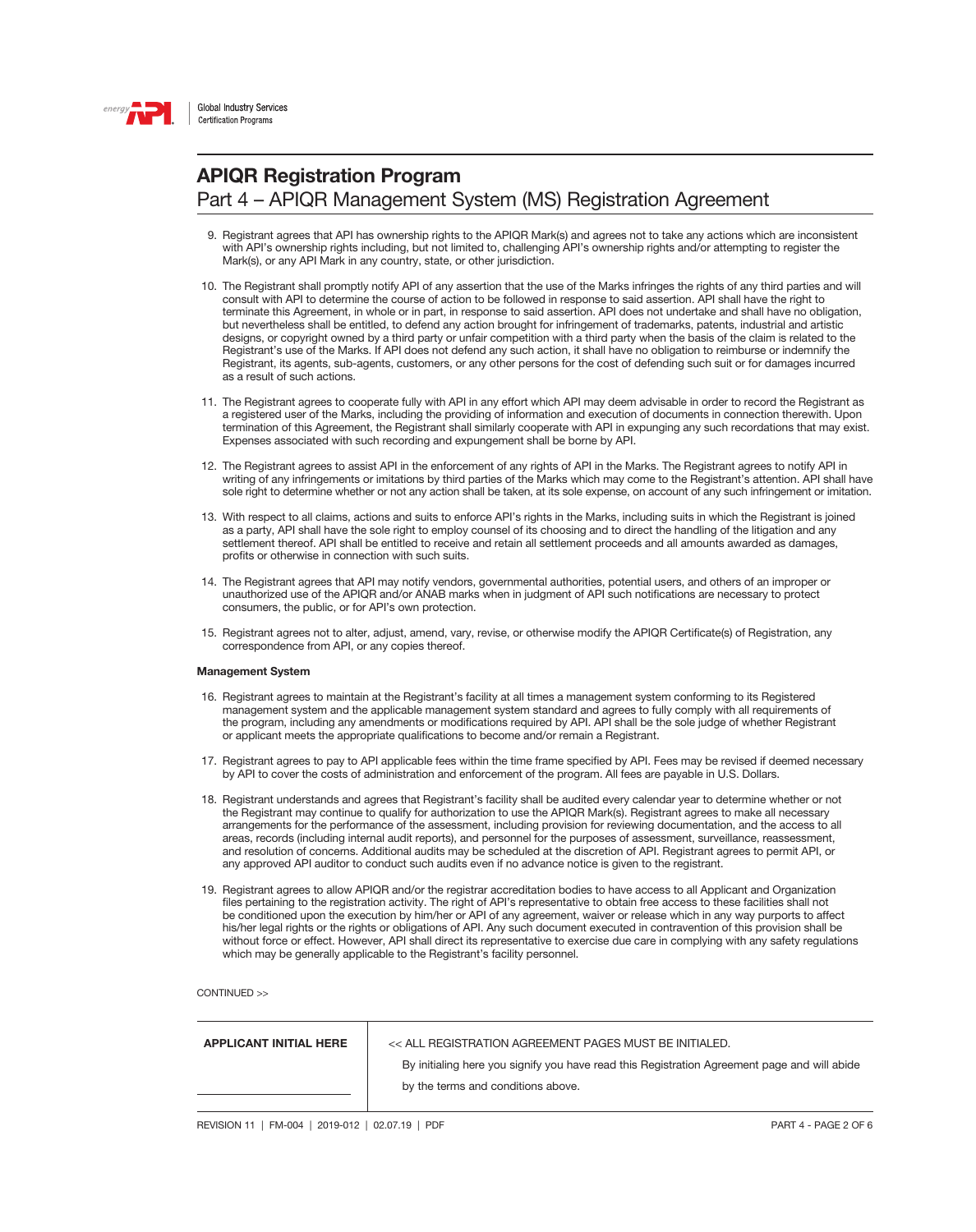

20. Registrant agrees that any auditing, sampling, inspections, or tests conducted by APIQR are designed only to verify conformance with the applicable management standard and program requirements and do not relieve the Registrant of its responsibility to ensure the quality of its products and/or services in the marketplace or ensure that all of its products meet customer requirements.

#### General

- 21. If API's requirements are modified during the term of this Agreement, API shall determine the date by which the new requirements become effective and shall notify the Registrant of such date. Registrant agrees to comply with the modified requirements from the specified effective date on.
- 22. Registrant shall notify APIQR in writing in the event that its operations are significantly disrupted due to natural disaster (such as hurricane, earthquake, fire, flooding, or tornado), malicious computer hacking, political unrest, pandemic disease, financial distress, or any other situation that prevents normal operation or quality control.
- 23. Registrant agrees not to make representations or warranties to potential customers or API that are false, misleading, or inconsistent with the terms of this Registration Agreement or the APIQR Registration Program.
- 24. Registrant agrees to comply strictly with API's ethics rules, including the API "Code of Conduct for API Monogram Licensees, APIQR Certified Organizations, and Program Applicants" (the "API Code of Conduct"). Registrant agrees to provide a copy of the API Code of Conduct to all employees responsible for any tasks as part of the API certification and auditing process, and to provide sufficient individual training to ensure compliance. Registrant understands and agrees that API may, in its sole discretion and at any time, including denying an application or suspend or cancel a registration in the event that API determines that evidence exists of unethical conduct or a violation of the API Code of Conduct. In the event of such action, Registrant may further be ineligible for application for certification by API for a period of time to be specified by API.
- 25. This Agreement may be terminated by APIQR at any time and for any reason satisfactory to API/APIQR after providing notice to the Registrant. However, API/APIQR in its sole and absolute discretion, may immediately terminate or suspend the rights or authority conferred by this Agreement without prejudice to any other rights which API/APIQR may have. Termination, suspension, or expiration of this Agreement shall not affect any liability of the parties existing as of the date of such action, shall not relieve the Registrant of its obligation of indemnity as to products manufactured or distributed prior thereto, and shall not excuse Registrant from paying any fees or other charges owing to API/APIQR.
- 26. Upon termination or suspension, with or without cause, of any rights or authority conferred by this Agreement, the Registrant agrees to immediately discontinue the use of the APIQR Registration Mark(s) and/or the ANAB logo. If this Agreement is terminated for cause, Registrant agrees that API shall not be obligated to refund any fees or payments made by Registrant Registrant agrees that under no circumstances shall API/APIQR be liable for loss of profits, loss of income, loss of business opportunity, economic loss, or other consequential loss or damages as a result of the termination or suspension of any rights granted under this Agreement.
- 27. If Registrant desires to terminate this Agreement, Registrant agrees to give API/APIQR at least ninety (90) days notice prior to the anniversary date of this Agreement.
- 28. If any action or proceeding is brought by API to enforce, protect, or establish any right or remedy with respect to this Agreement, or with respect to the subject matter of this Agreement, API/APIQR shall be entitled to recover reasonable attorney's fees and costs provided that it is the prevailing party.
- 29. This Agreement shall not be assignable or transferable by Registrant in any manner nor shall Registrant have the right to grant subagreements without written authorization from API/APIQR.
- 30. This Agreement shall be interpreted and governed by the law of the District of Columbia, United States of America.
- 31. In the event of any litigation between the parties arising under this Agreement, the parties agree that the only proper venue for such litigation shall be the District of Columbia, United States of America.
- 32. This instrument contains the entire and only Agreement between the parties. No oral statements or representations not herein contained shall have any force and effect.

CONTINUED >>

|  | <b>APPLICANT INITIAL HERE</b> |  |
|--|-------------------------------|--|
|  |                               |  |

 $\begin{array}{|c|c|c|}\hline \text{1}\end{array}$  << all registration agreement pages must be initialed.

By initialing here you signify you have read this Registration Agreement page and will abide by the terms and conditions above.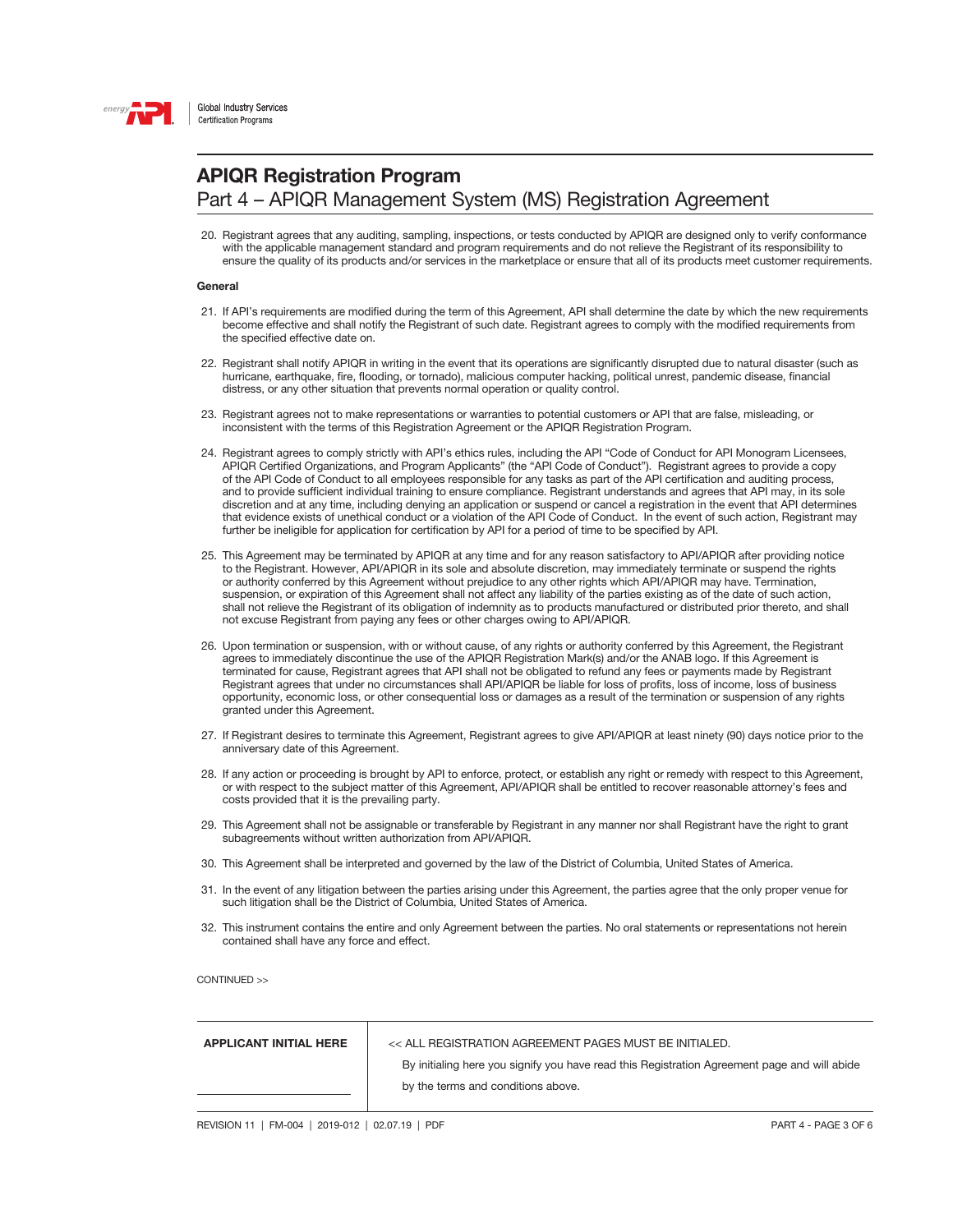

- 33. Registrant agrees to pay all sales, use, property, excise, and other taxes now or hereafter imposed by any government body or authority based on or in any way measured by this Agreement.
- 34. It is expressly understood between the parties hereto that no association, agency, apparent agency, employer/employee relationship, partnership, or joint venture of any kind has been created.
- 35. Trade Sanctions. Registrant shall be solely responsible for ensuring its compliance with applicable laws and regulations.

Except as authorized by law, Registrant agrees that it will not export, re-export or disclose any product or technical data provided under this Agreement contrary to the laws and regulations of the United States and other countries relating to export trade, or to any country, entity or other party that is ineligible to receive such items under U.S. laws and regulations, including, but not limited to, regulations of the U.S. Department of Commerce or the U.S. Department of the Treasury.

Except as authorized by law, Registrant specifically warrants that it does not currently and shall not export or re-export any product or technical data supplied hereunder to any country or party subject to embargo or restrictions under U.S. law or regulations, which as of the signing of this Agreement, include, but are not limited to:

- (a) countries subject to economic sanction under Executive Order of the President, regulations of the U.S. Treasury Department, or other U.S. law; and parties controlled by or acting for the governments of those countries, including, but not limited to, Cuba, Iran, Syria, North Korea, and the Crimea region of Ukraine;
- (b) parties identified by the U.S. government as prohibited or restricted from participating in export transactions by any U.S. government agency, including but not limited to the U.S. Department of the Treasury's "List of Specially Designated Nationals and Blocked Persons" and "U.S. Sectoral Sanctions Identifications List," the U.S. Commerce Department's Denied Person's List or Entity List, and any party that is not itself specifically designated but that is 50% or more owned by a designated party, or is otherwise acting on behalf of a designated party; and
- (c) any party engaged in or supporting terrorism or the design, development, production, stockpiling or use of nuclear, chemical or biological weapons or missiles.

Registrant also warrants that no product or technical data supplied hereunder will be used, either directly or indirectly, in, or in support of, exploration for, or production of, oil or gas in Russian deepwater, Arctic offshore locations, or shale formations in Russia.

If Registrant's activities hereunder do not comply with statutory or regulatory requirements, Registrant agrees to take whatever corrective action, including product recall, that is deemed necessary by API to protect consumers or API in a time frame specified by API.

Resgistrant agrees that API may, in its sole discretion, immediately terminate this Agreement if API learns information which it determines, in its sole discretion, to be evidence of a breach by Registrant of any representation set forth in this paragraph, and that API shall not be liable for any damages alleged to be caused by such termination.

Registrant agrees that API may notify any third party of an improper or unauthorized use of the API mark(s) when, in the sole judgment of API, such notifications are necessary to protect consumers, the public, or for API's own protection, and API shall not be liable for any damages whatsoever resulting from such notification.

Registrant represents and warrants that Registrant is not located in, or under the control of, a national or resident of any U.S. embargoed country.

36. Compliance. Registrant agrees that it:

- (a) will comply with all applicable laws governing bribery and corrupt practices, including but not limited to the U.S. Foreign Corrupt Practices Act;
- (b) will not take any action in furtherance of bribery of a government official or employee, or any political party or candidate; and (c) will not give or offer anything of value to any government official or employee, or any political party or candidate, for the
- purpose of: (i) influencing or rewarding any act or decision of such official, employee, party or candidate, either directly, or indirectly through
- an agent or subcontractor;
- (ii) inducing such official, employee, party or candidate to violate his or her lawful duty;
- (iii) inducing such official, employee, party or candidate to influence any government or instrumentality thereof; or
- (iv) securing any improper advantage for API.

| <b>APPLICANT INITIAL HERE</b> | << ALL REGISTRATION AGREEMENT PAGES MUST BE INITIALED.                                       |  |  |
|-------------------------------|----------------------------------------------------------------------------------------------|--|--|
|                               | By initialing here you signify you have read this Registration Agreement page and will abide |  |  |
|                               | by the terms and conditions above.                                                           |  |  |
|                               |                                                                                              |  |  |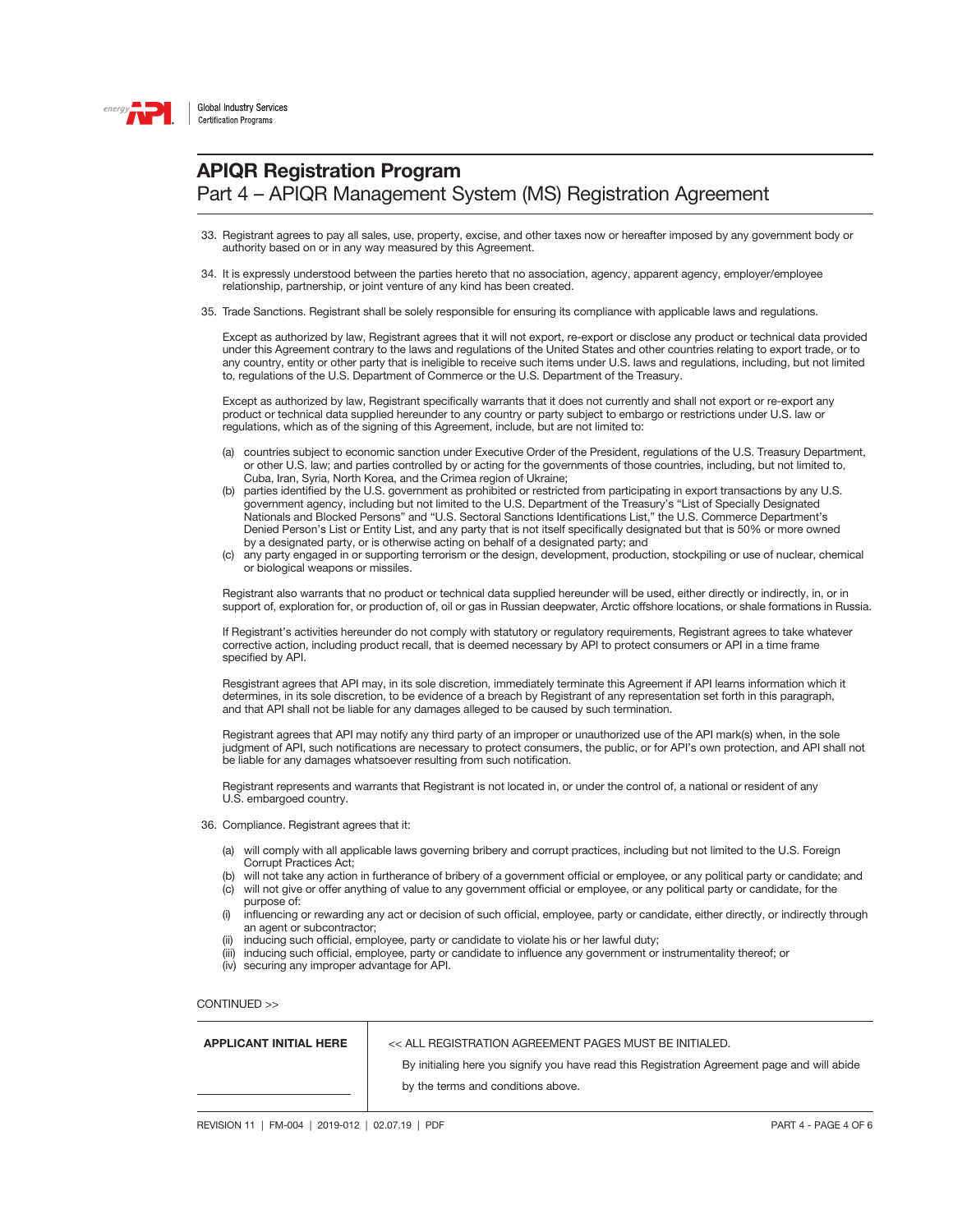

For the purposes of this paragraph, employees of state-owned entities are considered "government officials or employees." Registrant agrees to notify API immediately if Registrant receives any information indicating a possible violation of the requirements of this paragraph.

Registrant agrees that API may, in its sole discretion, immediately terminate this Agreement if API learns information which it determines, in its sole discretion, to be evidence of a breach by Registrant of any representation set forth in this paragraph, and that API shall not be liable for any damages alleged to be caused by such termination.

Registrant agrees that they shall comply with and render all services under this Agreement in accordance with all other applicable federal, state and local laws and regulations.

- 37. This Agreement shall terminate immediately without notice if Registrant files a petition in bankruptcy or is adjudicated a bankrupt or insolvent, or makes an assignment for the benefit of creditors, or an arrangement pursuant to any bankruptcy law, or if Registrant discontinues its business or a receiver is appointed for Registrant or for Registrant's business and such receiver is not discharged within thirty (30) days.
- 38. All payments due hereunder shall be made in U.S. dollars and are exclusive of any sales, use, or other taxes, fees or duties arising out of this Agreement.
- 39. The terms and conditions of this Agreement are severable. If any condition of this Agreement is deemed to be illegal or unenforceable under any rule of law, all other terms shall remain in force.
- 40. Any and all notices, reports, correspondence, amendments, requests, responses, and other communication associated with this Agreement shall be in the English language, and the controlling version of this Agreement shall be in the English language.
- 41. Any and all agreements, correspondence, certificates and invoices sent via electronic means (to include but not limited to PDF files) will be considered as valid as the original.
- 42. This agreement incorporates by reference the current program requirements attached to this agreement in Parts 1, 2, 3 and 5.
- 43. This Agreement shall be effective as noted by the dates listed on the Certificate of Registration provided.
- 44. All applicable Registrant's obligations and duties survive the termination or expiration of this Agreement.
- 45. Notices required to be given by this Agreement shall be in writing and shall be effective as of the date on which such notice is delivered to:
	- (a) Manager, API Monogram/APIQR Programs American Petroleum Institute 200 Massachusetts Avenue, NW Suite 1100 Washington, DC 20001-5571 USA
	- (b) The Registrant at:

CONTINUED >>

APPLICANT INITIAL HERE << ALL REGISTRATION AGREEMENT PAGES MUST BE INITIALED.

By initialing here you signify you have read this Registration Agreement page and will abide by the terms and conditions above.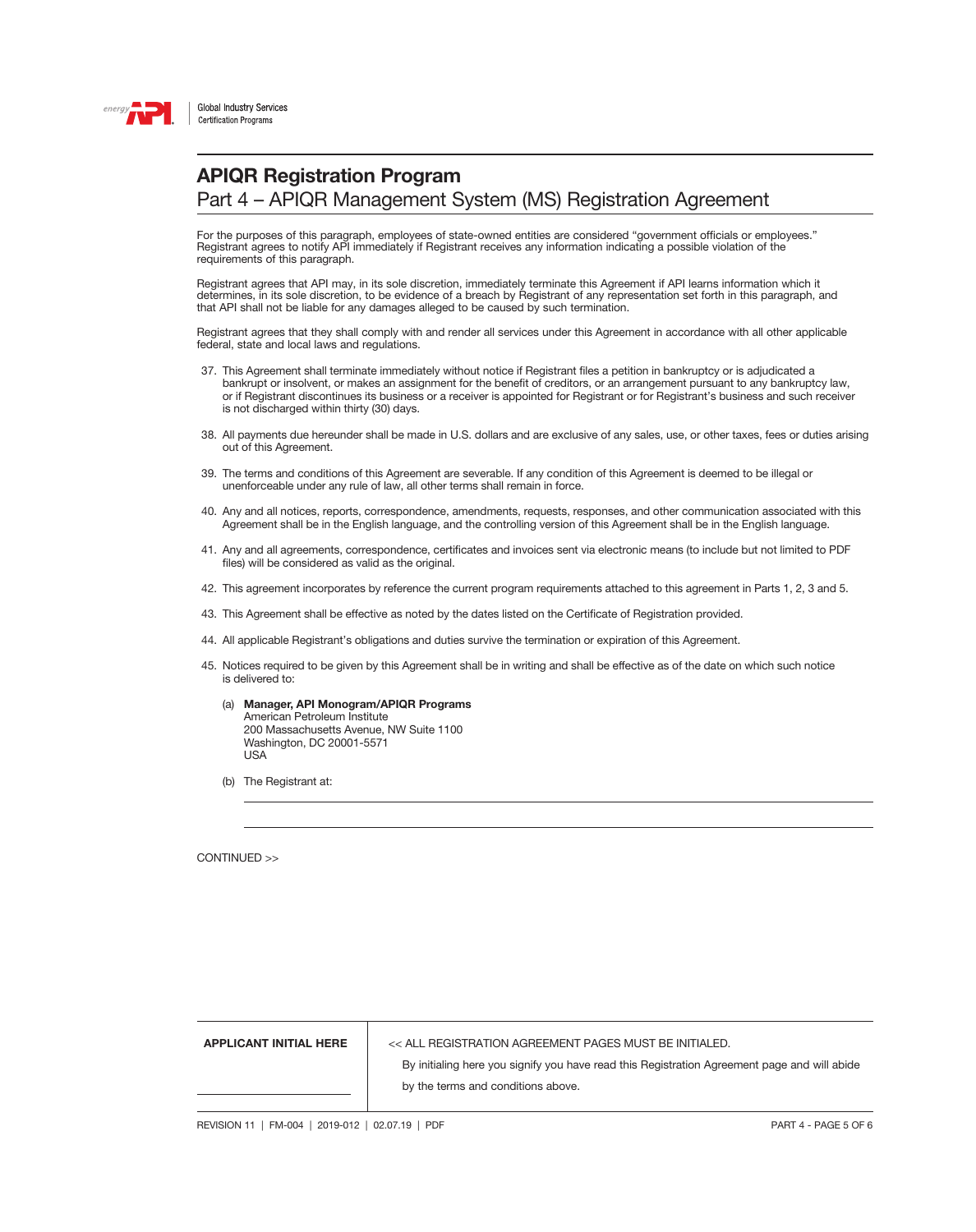

### APIQR Registration Program

Part 4 – APIQR Management System (MS) Registration Agreement

### APPLICANT USE ONLY | APPLICANT AGREEMENT AUTHORIZATION

### API USE ONLY | APPLICANT AGREEMENT AUTHORIZATION

Debra M. Phillips Vice President, API Global Industry Services: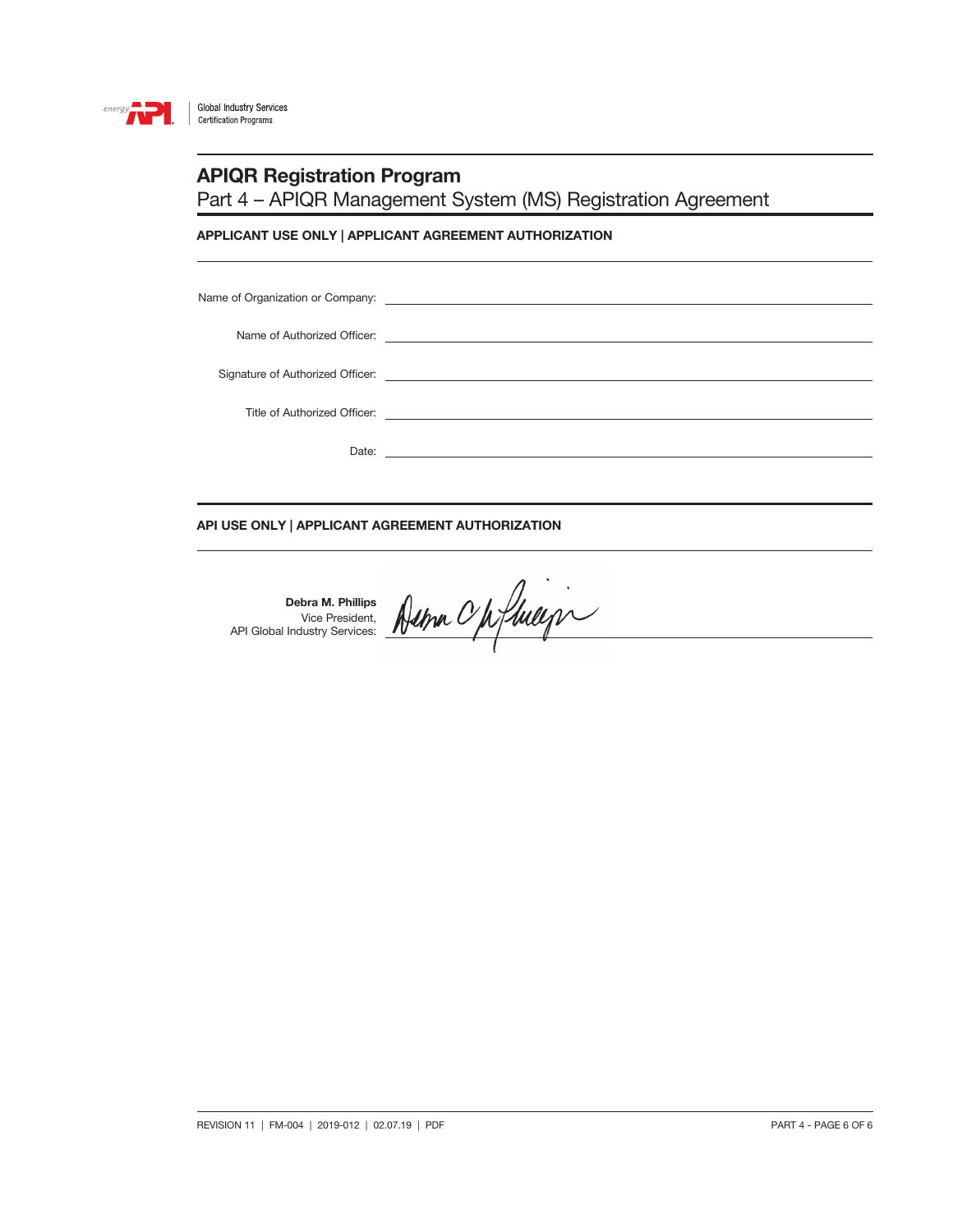

### **APIQR Registration Program** Part 5 – Licensing Fee and Directions

#### How To Obtain A Detailed Quotation

Actual registration costs are based upon a number of variable process factors such as the management system standards and scope of the registration application, the number of sites/shifts/employees, the size(s) of work areas, and other considerations. To obtain a request for quotation, visit our website at [www.api.org/quote](http://www.api.org/quote).

#### Application Fee

You must pay a Non-Refundable Application Fee. Applications cannot be processed until full payment is received.

#### Annual Fee

In addition to the Application Fee, Registered organizations will be assessed an Annual Fee based on the number of registered management systems and monogram licenses. First-time applicants issued APIQR registration dated November 1 through December 31 shall not be required to pay an Annual Fee for the following year.

#### For Existing API Spec Q1 Registered Clients

All Organizations that have achieved API Spec Q1 Registration may receive ISO 9001 registration for free once they demonstrate conformance to all applicable requirements. Once registered, the organization's continued conformance with the requirements of the applicable management standard will be verified during the annual on-site audit performed in conjunction with the organization's existing registration(s).

#### **Certificates**

Upon successful completion of the registration process and audit, a printed certificate will be issued to the Applicant. A second certificate is available upon request at no cost. For a third, and each subsequent certificate, there will be a charge of \$100.00.

#### Audit Costs

The Applicant/Registered organization pays the audit costs and any related auditor(s) expenses, including travel time, airfare, taxi, rental car, or private car, plus accommodations, meals, parking, telephone, etc., plus an administrative fee. Audit invoices are generated within 60 days after completion of the audit. Payments are due 45 days after the date of the invoice. If payment is not received by the payment due date, the process for suspension / cancellation of registration is initiated. All costs shall be paid to API directly. Under no circumstances the audited organization shall pay the auditor for any incurred costs.

#### Audit Cancellation Fee

Where the Applicant/Registrant cancels or postpones the date of on-site audit after it has been agreed to, a fee is payable under the policy set out below.

a) Audits Cancelled or Postponed by Applicant/Registered organization any time after the audit dates have been agreed upon by both parties (Applicant/Registrant and API Auditor). 100% of associated non-refundable auditor expenses (e.g., airfare)

b) Audit Cancelled or Postponed by Applicant/Registered organization within fifteen (15) to thirty (30) calendar-days of scheduled audit date. 25% of projected auditor day rate total, in addition to 100% of associated non-refundable auditor expenses (e.g., airfare).

- c) Audit Cancelled or Postponed by Applicant/Registered organization within eight (8) to fourteen (14) calendar-days of scheduled audit date. 50% of projected auditor day rate total, in addition to 100% of associated non-refundable auditor expenses (e.g., airfare).
- d) Audit Cancelled or Postponed by Applicant/Registered organization within one (1) to seven (7) calendar-days of scheduled audit date. 100% of projected auditor day rate total, in addition to 100% of associated non-refundable auditor expenses (e.g., airfare).

NOTE: Cancellation fees do not apply when the audit is cancelled or postponed due to acts of nature or as jointly agreed upon between API/APIQR and the client.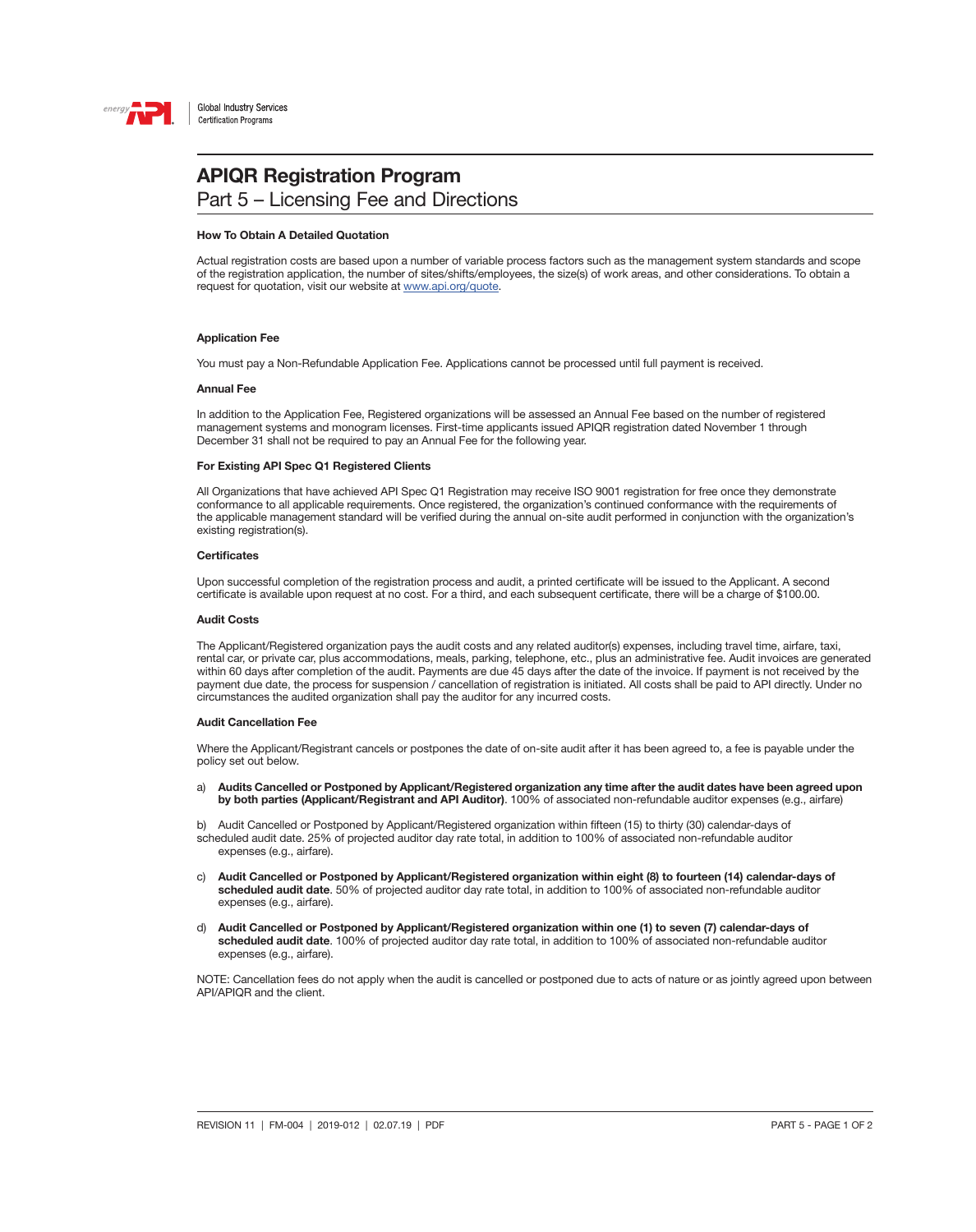

### **APIQR Registration Program** Part 5 – Licensing Fee and Directions

Submit applications for APIQR Management System Registrations online at<https://my.api.org> Send correspondence about your application to [Certification@api.org](mailto:Certification%40api.org?subject=)

#### Payment Directions:

- APPLICATIONS WILL NOT BE PROCESSED UNTIL PAYMENT IS RECEIVED
- All fees payable to API shall be in U.S. Dollars
- The Organization shall be liable for any and all taxes, banking and service fees
- Include the API's invoice number to ensure proper traceability
- Include this Reference Number to ensure your payment is promptly applied: SS-2100-U9100-7110

### If You Are Paying By Check Or Money Order

American Petroleum Institute P.O. Box 1425 Merrifield, VA 22116-1425 USA

### *Overnight/Express Deliveries Should Be Addressed To:*

API Certification Program Attention: Financial Operations Department 200 Massachusetts Avenue, NW Suite 1100 Washington, DC 20001-5571 USA

### If You Are Paying By Wire Transfer

Please add an additional \$50.00 (USD) to cover wire transfer fees. Send your license Fee to: TD Bank 1030 15th Street NW Washington DC, 20005 USA ABA Routing Number: 031101266 For further credit to API, Account Number: 4251303172 API Tax Identification Number: 13-0433-430 Reference Number: SS-2100-U9100-7110 SWIFT: NRTHUS33

Send correspondence about your payment to: [QualityFinance@api.org](mailto:QualityFinance%40api.org?subject=)